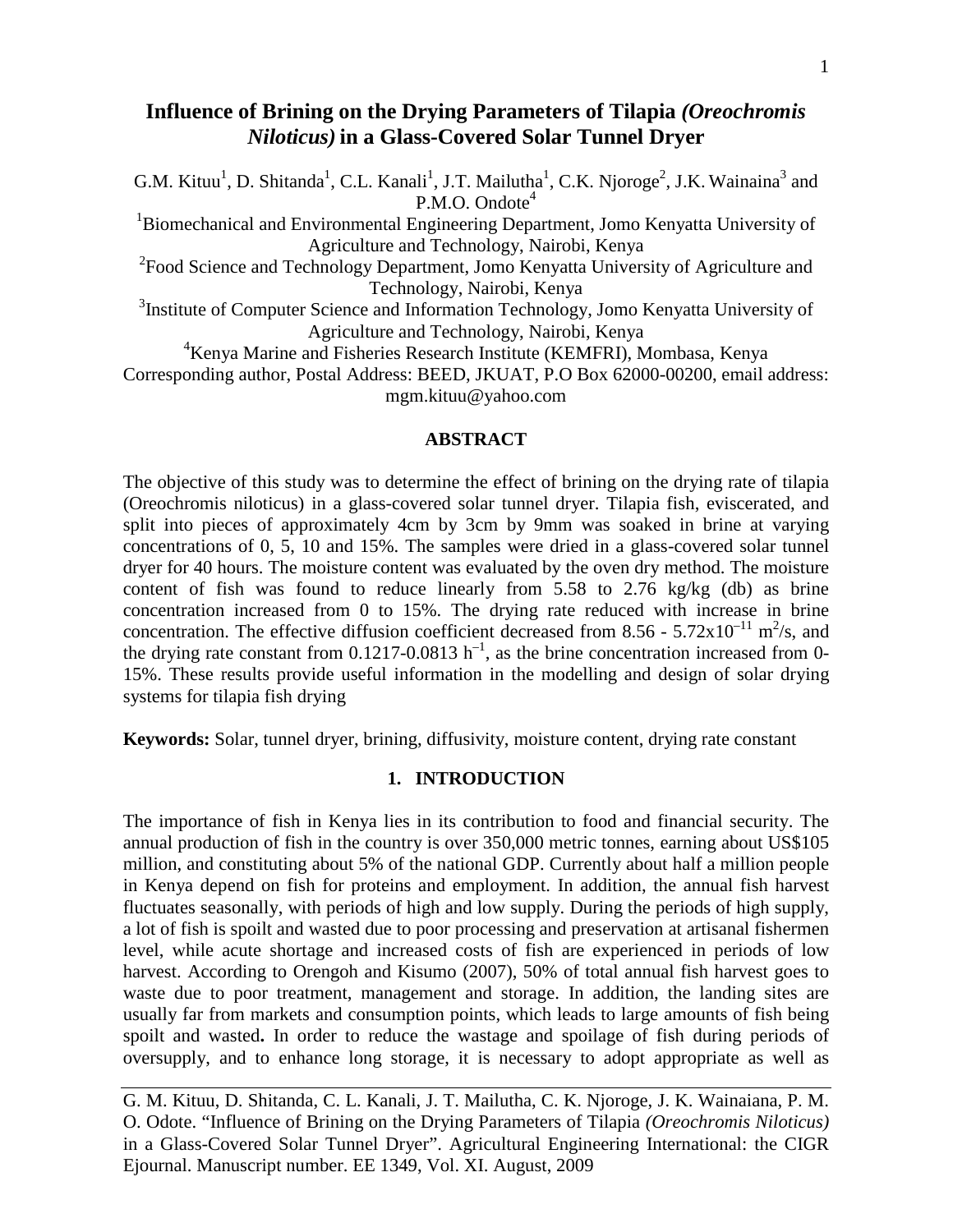affordable processing and preservation techniques for fish especially in the artisanal fishermen's environment.

Dry salting, sun drying, deep frying and smoking constitute the most common methods of fish processing and preservation for rural fishermen in Kenya. The last two methods impact negatively on environmental degradation, since they use biomass, while smoking introducing cancer causing substances in fish flesh (Delgado *et al.,* 2005). Drying of fish by sun- or solardryers would offer alternative methods to smoking and deep frying dryers. Drying reduces or completely eliminates physiological, microbial and enzymatic degradation of biological materials such as fish (Shitanda and Wanjala, 2006). About 50% of the fish consumed in Kenya is sun-dried (Abila, 2003). The disadvantages of sun-drying of fish include destruction by birds, animals and man, contamination by excreta from birds and animals, soiling, fungal growth and mycotoxins, loss of nutrients, intensive labour and a large area requirement, while drying in solar dryers shields fish from agents of contamination and destruction and accelerates rate of drying. Therefore, alternative affordable, safe, hygienic and environmentally friendly methods must be developed and adopted for fish drying.

Solar dryers have not been extensively used in Kenya, though a few designs such as the box dryer have been used especially in mango drying (Kerr, 2000). Other solar dryers found mainly in Asian countries include the cabinet dryers, the batch dryers and green house dryers (Whitfield, 2000). The disadvantages of these dryers include exposure of products to direct sun-light, resulting in destruction of light-sensitive nutrients, and lack of temperature regulatory mechanisms leading to high dryer chamber temperatures. The high dryer temperatures lead to over-drying and subsequently to poor quality of the dried fish, and therefore these dryers are unsuitable for the drying of fish. Thus there is a need to seek alternative techniques in solar drying of fish. An alternative that has been tried in drying of vegetables is a solar tunnel dryer, which has a dark drying chamber, therefore eliminating the destruction of light sensitive nutrients in the other solar dryers, and a temperature regulating fan.

Sodium chloride has traditionally been used in curing and preservation of meat and fish due to its capacity to improve the water holding capacity of proteins. While Kiaye (2004) stated that brining reduces the micro-organisms count on dry fish, studies by Oliviera *et al*. (2006) and Graivier *et al*. (2006) indicated that concentrations of salt used in osmotic dehydration in excess of 5% are beyond the permissible levels for human consumption. Therefore, limiting the amount of salt used in brining, and subsequently dehydrating fish with a solar tunnel dryer would probably achieve a more stable and suitable dried fish product than carrying out separate osmotic dehydration or solar drying. The objective of this study was therefore to determine the influence of brining on the drying rate constant, and the effective diffusion coefficient for Tilapia fish (*Oreochromis niloticus*) when dried in a glass- covered solar tunnel dryer.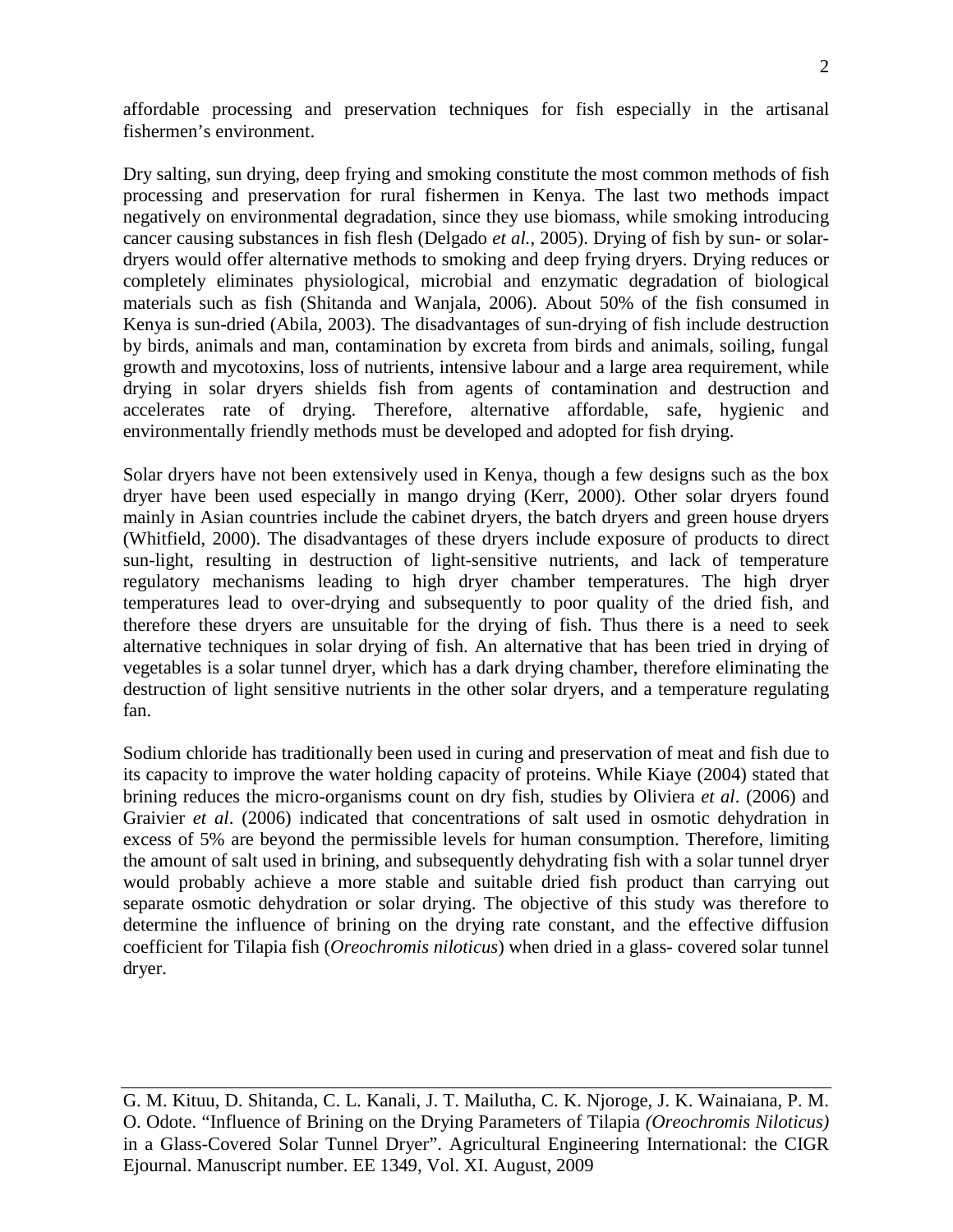### **2. MATERIALS AND METHODS**

#### **2.1 Description of the Solar Tunnel Dryer System**

The solar tunnel dryer system used in this study (Figure 1) consisted of two chambers: the tunnel and the chimney sections. The tunnel section is used for heating the drying air before it enters the chimney. Both chambers are completely sealed from light to preserve light sensitive nutrients in fish. The tunnel section of the dryer measures 2.24m long, 1.2m wide and 0.54m high, and has a 19mm thick rectangular galvanised iron (GI) collector plate, which is painted black for enhanced absorption and emission of solar energy, and a glass cover-plate. The drying air is heated as it passes through the tunnel chamber, below the collector plate. The hot collector plate transmits heat to the drying air, which heats up before entering into the chimney chamber where drying takes place. Air temperatures in the solar energy harnessing section are measured between points A and B, respectively, using thermocouples, which log the temperatures to an automatic electronic data logger (Thermodac Eto Denki E, Shimadzu, Japan).



Figure 1. A schematic of a tunnel-cum-chimney solar dryer.

The bottom plate of the tunnel section was made of aluminium painted GI sheet, to reflect energy incident on the surface. The rear side wall of the tunnel chamber was made of aluminium coated GI sheet. The front wall of the tunnel chamber had two sets of overlapping

G. M. Kituu, D. Shitanda, C. L. Kanali, J. T. Mailutha, C. K. Njoroge, J. K. Wainaiana, P. M. O. Odote. "Influence of Brining on the Drying Parameters of Tilapia *(Oreochromis Niloticus)* in a Glass-Covered Solar Tunnel Dryer". Agricultural Engineering International: the CIGR Ejournal. Manuscript number. EE 1349, Vol. XI. August, 2009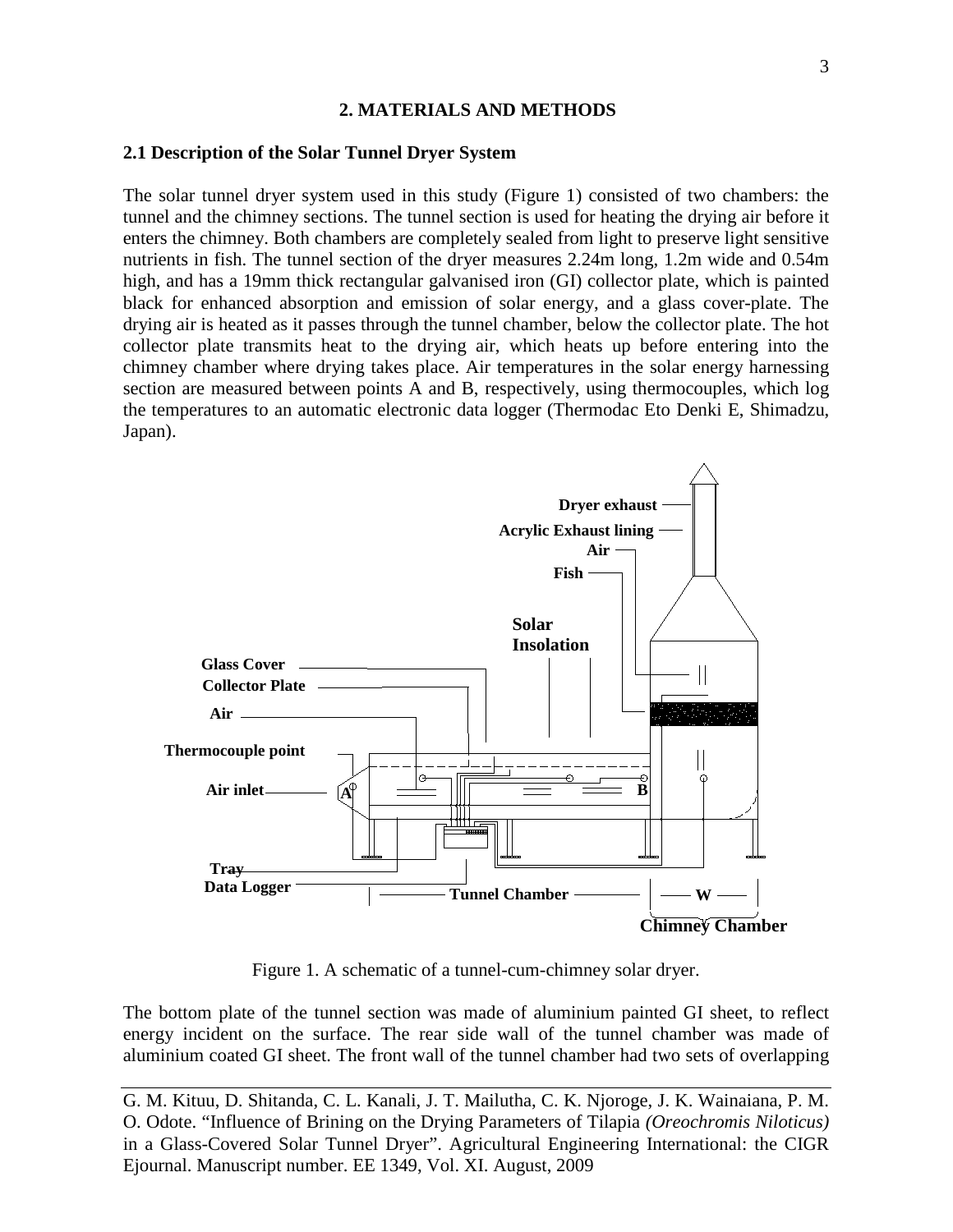doors through temperature sensing thermocouples were inserted into the chamber. The inner walls of the doors were made of aluminium coated GI sheets. The bottom and the side walls of the sheets were insulated with fibre glass which was sandwiched between the inner and outer GI sheets to minimise energy losses.

The chimney chamber measured 1.2 m by 0.9 m by 0.7 m for the rectangular cross-section, and 1.2 x 0.7 m at the bottom, and 0.2 m by 0.2m at the narrow end. It was made of GI sheets, with the inner walls coated with aluminium while the outer walls were painted black. An exhaust system secured above the chimney drying chamber was lined with acrylic glass to trap solar energy for heating the exhaust air, in order to enhance natural convection. At the base of the exhaust pipe was a solar-driven suction fan which could induce forced convection in the dryer whenever necessary.

# **2.2. The Brining Process of Fish**

Tilapia fish was procured from the fish landing sites along Tana River at Sagana, Kenya, then eviscerated, de-scaled and thoroughly washed, its heads removed, split open longitudinally and cut into a minimum of 163 small pieces of approximately 4cm by 3cm by 1cm. Three pieces of fish were used to evaluate the initial moisture content of the fish by the oven dry method. The remaining pieces, divided into four sets of samples, each containing 40 pieces were soaked in brine with concentrations between 0 and 15%, in steps of 5% for 12 hours. After brining, three pieces of fish from each treatment were used to determine the moisture content before solar drying.

To determine the moisture content, a fish sample was weighed in a moisture dish of known weight using an electronic balance (Shimadzu, Japan) and its wet weight recorded, and then placed in a constant-temperature oven set at a temperature of  $105^{\circ}$ C for 12 hours. The sample was removed from the oven, and cooled in a desicator, after which its dry weight recorded. The dry basis moisture content was determined using equation 1, Where M is moisture content (kg/kg, db),  $W_t$  is the weight of wet sample and  $W_d$  is the weight of dry sample (Bala, 1997):

$$
M = \frac{W_t - W_d}{W_d} \tag{1}
$$

## **2.3. The Fish Drying Process**

After brining and initial fish moisture content determination, the remaining samples were placed in the solar tunnel dryer to dry. All the samples were placed on the same tray in the chimney section with clear separation, based on brine concentration. A plate of the tunnel dryer is presented in Figure 2, while the fish in the drying tray are presented in Figure 3. The dryer was exposed to the sun and the prevailing atmospheric conditions. The quantity of water removed during drying was determined by periodic weighing of the samples using the electronic balance, at 30 minutes intervals for 40 hours. The 40 hours drying time was selected based on earlier studies Kituu *et al*. (2008) in which fish drying took 37 hours for moisture content to reduce to 15%.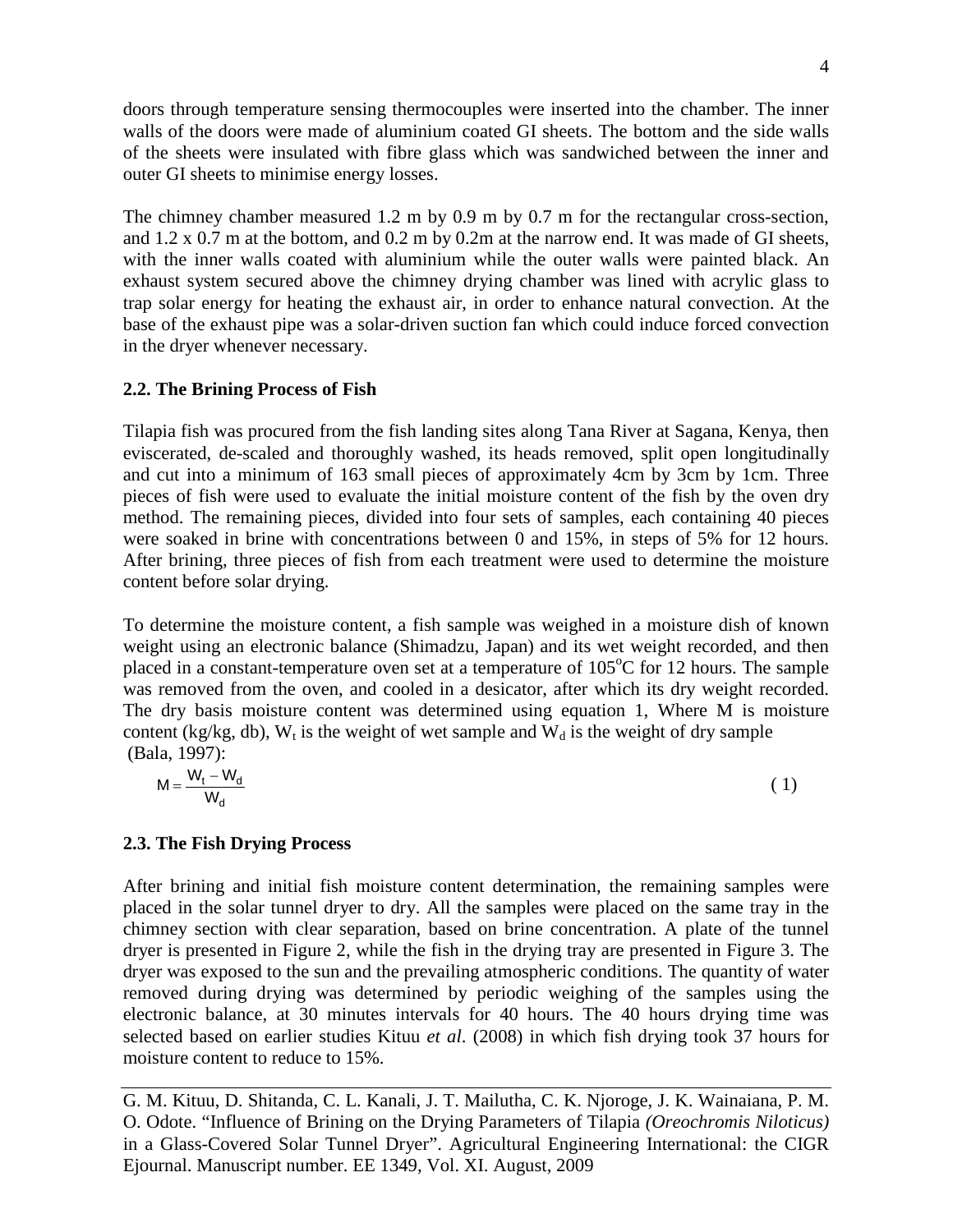

Figure 2. The solar tunnel dryer. Figure 3. Fish samples in dryer.

The data collected was used to plot graphs of moisture content and moisture ratio against drying time. Based on the Newton model of thin layer drying and observations by (Kingsly *et al.* 2007) and Uluko *et al*. (2006) for material drying under varying relative humidity as in solar drying, the moisture ratio equation can be expressed as equation 2, where MR is the moisture ratio (dimensionless), Mo is the initial moisture content (kg/kg, d.b), k is the drying rate constant (per sec) and t is the drying time (sec).:

$$
MR = \frac{M}{M_o} = e^{-kt}
$$
 (2)

The effective diffusivity was evaluated based on planar geometry for drying trays in which effective diffusivity is given by equation 3, where D is the effective diffusivity  $(m^2/s)$ , L is half thickness of the drying fish (m) (Hassini, 2006):

$$
MR = \frac{M}{M\pi} \frac{\pi}{2} \frac{Bt}{2} exp\left(-\frac{2}{2}\right)
$$
 (3)

#### **3. RESULTS AND DISCUSSIONS**

The relationship between the moisture content of tilapia fish and brine concentration after 12 hours of osmotic dehydration is presented in Figure 4. The figure shows that as the brine concentration increased the moisture content decrease linearly. The decrease in moisture content is consistent with the observations by Sereno *et al*. (2006), Kituu *et al*. (2007), and Mujaffar and Sankat (2006). This can be explained by the fact that since salt is hygroscopic, increase in its concentration increases the amount of salt particles for absorbing water molecules from the fish samples (Graivier *et al.,* 2006). In addition, more salt particles will be available to enter any voids in the fish samples for the aforementioned purpose. The best line of fit relating the moisture content of the fish samples and the brine concentration was drawn, and an equation corresponding to the line of fit established. The equation and the coefficient of determination are shown in Figure 4. Since the coefficient of determination  $(R^2)$  is high (0.9755), there is a strong correlation between moisture content and brine concentration.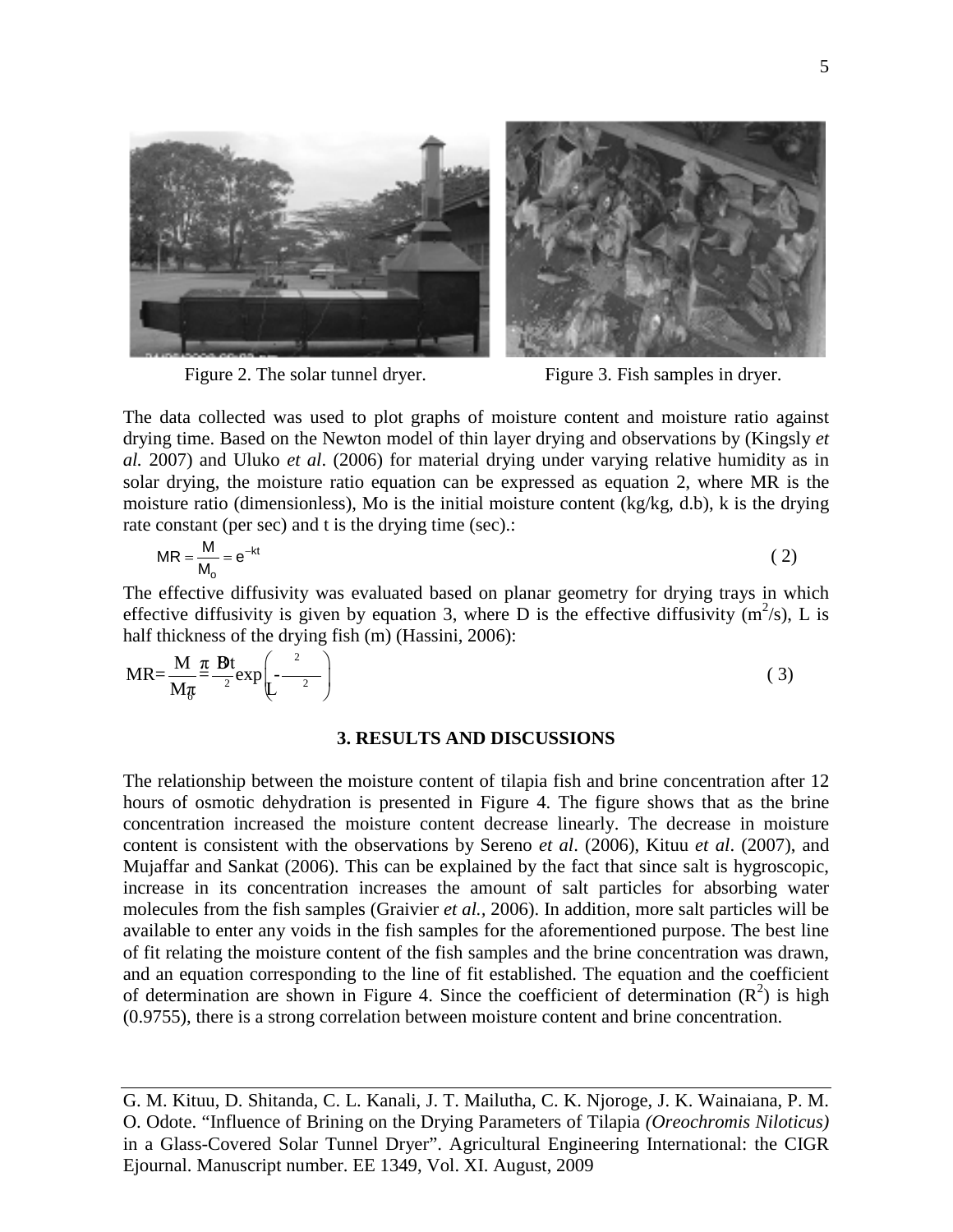

Figure 4. Relation between moisture content of tilapia fish and brine concentration during osmotic dehydration.

Figure 5 relates the moisture content of tilapia fish with drying time for different brine treatments (viz, 0, 5, 10 and 15%). The figure also presents the best curves of fit for the drying process for the various treatments. The figure shows that the drying process was faster for the first ten hours than in the later hours. In addition, it is seen from the figure that within the first twenty hours of drying the non-brined samples had the highest drying rate while the 15% brined samples had the least. Within this period the rate of drying of the fish decreased with increase in brine concentration. The bonding between the salt and water molecules seems to increase with increased brine concentration; hence, the reduced drying rate with increased brine concentration (Graivier *et al*., 2006, Jittinandana, 2002). The drying rate of the fish was not significantly different for the different treatments after 20 hours of drying. During this period, almost all the "free" water had diffused out of the fish samples, resulting in very low moisture being lost. The equilibrium moisture content values of 0.05, 0.09, 0.14 and 0.13 kg/kg (d.b) for brine concentrations of 0, 5, 10 and 15%, respectively, were obtained by extrapolating the curves in Figure 5. These values were attained after 40 hours of drying.

G. M. Kituu, D. Shitanda, C. L. Kanali, J. T. Mailutha, C. K. Njoroge, J. K. Wainaiana, P. M. O. Odote. "Influence of Brining on the Drying Parameters of Tilapia *(Oreochromis Niloticus)* in a Glass-Covered Solar Tunnel Dryer". Agricultural Engineering International: the CIGR Ejournal. Manuscript number. EE 1349, Vol. XI. August, 2009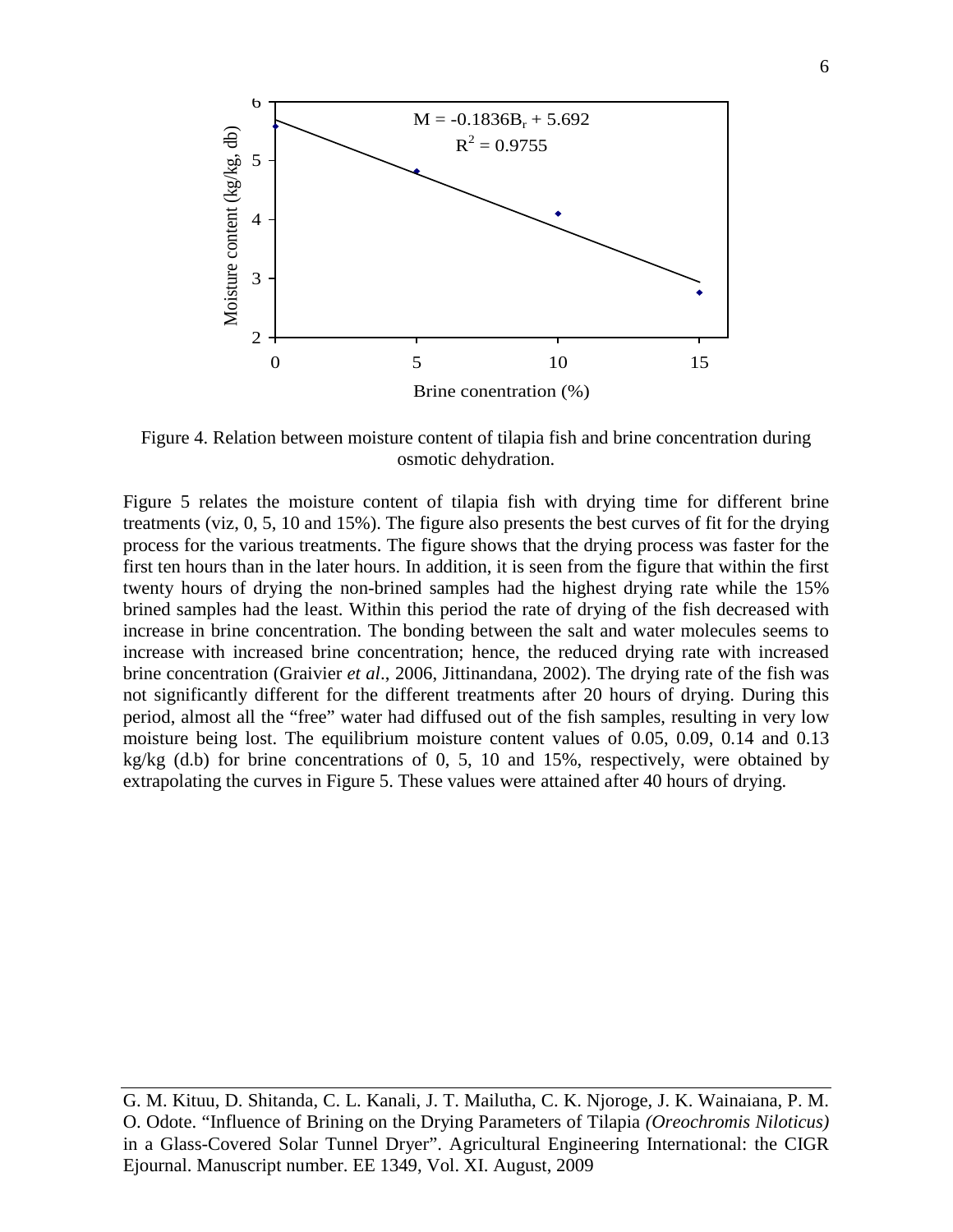

Figure 5. Characteristic drying curves for tilapia fish for different brine concentrations.

According to Brugay (2003) the safe storage moisture content values of fish at 0 and 15% brine concentrations are 0.15 and 0.35 kg/kg, d.b., respectively. From Figure 5 these values are attained after 30 and 27 hours of drying, respectively. Further drying of the fish samples beyond the established time limits may be unnecessary as extra time and energy will be expended at the expense of quality.

Figure 6 illustrates the relationship between moisture ratio and drying time for the four brine treatments. The best curves of fit for the four treatments are also presented the figure. The corresponding equations and their respective  $\mathbb{R}^2$  values are shown in equations 4-7. In these equations,  $M<sub>0, 5, 10, 15</sub>$  are the moisture content values at 0, 5, 10 and 15% brine concentration, respectively. The results show that moisture ratio decreased exponentially with drying time. They also show that there exists a strong correlation between moisture ratio and drying time as the values of  $\mathbb{R}^2$  are high (0.886-0.9393). The drying rate constant (k) values ranged from 0.0813-0.1217 per hour for 0-15% brine concentrations. However, the values decreased with increase in brine concentration.

| $MR_0 = \exp(-0.1217t)$ , $R^2 = 0.9228$ , |  |
|--------------------------------------------|--|
|                                            |  |

- $MR_s = \exp(-0.0998t), R^2 = 0.886,$  (5)
- $MR_{10} = \exp(-0.0889t), R^2 = 0.9393,$  (6)
- $MR_{15} = \exp(-0.0813t), R^2 = 0.9228,$  (7)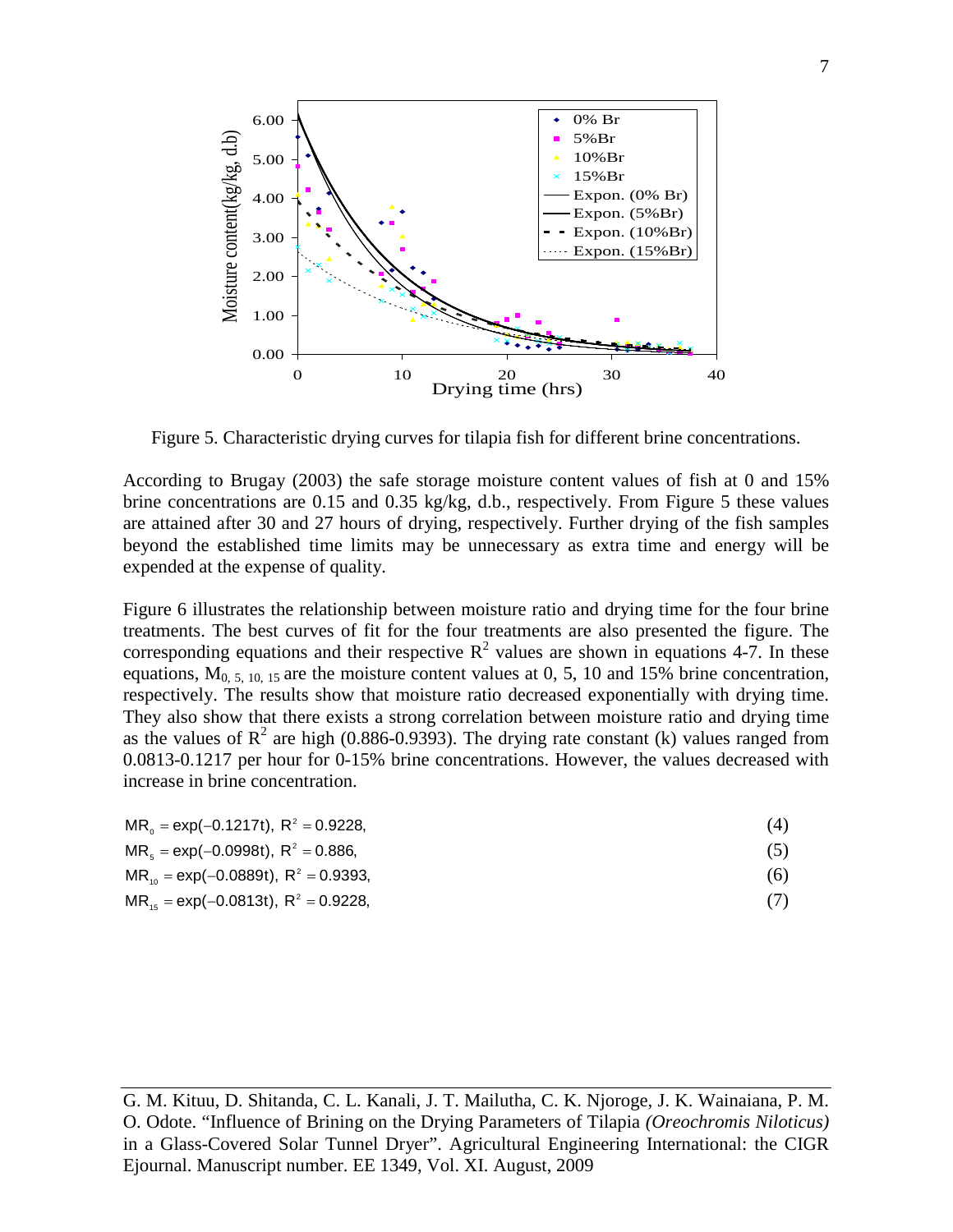

Figure 6. Moisture ratio curves for tilapia drying under different brine treatments.

Based on equation 3 and the k values in equations 4-7, values of the effective diffusivity (D) were found to range between  $5.72 \times 10^{-11}$  and  $8.56 \times 10^{-11}$  m<sup>2</sup>/s for brine concentrations lying between 0 and 15% (Table 1). The values of D decreased as brine concentration increased. The values of D obtained in this study compare well with those established by Graivier *et al*. (2006) and Kituu *et al*. (2008). who carried similar work on pork meat. Thus, although brining achieves osmotic dehydration, it results in reduction in the rate of drying of tilapia in a solar tunnel dryer. It can thus be concluded that brining achieves significant reduction in the moisture content of fish when dried in a glass covered solar tunnel dryer and reduces the drying rate.

| CONCENTRATION           |             |                                  |  |
|-------------------------|-------------|----------------------------------|--|
| Brine concentration (%) | $k(h^{-1})$ | $Dx10^{-11}$ (m <sup>2</sup> /s) |  |
|                         | 0.1217      | 8.56                             |  |
|                         | 0.0998      | 7.02                             |  |
| 0                       | 0.0889      | 6.26                             |  |
| 15                      | 0.0813      | 5.72                             |  |
|                         |             |                                  |  |

Table 1. Variation of drying rate constant (k) and effective diffusivity (D) with brine concentration

### **4. CONCLUSIONS**

The results of this study show that when tilapia fish is brined, the moisture content reduces linearly with increased brine concentration, and that there exists a high correlation  $(R^2=0.9755)$ . The results also show that brining reduced the drying rate of tilapia fish when dried in a glass-covered solar tunnel dryer. The drying rate constant and the effective diffusivity varied between 0.0813 and 0.1217 per hour, and between 5.72 and 8.56x10<sup>-11</sup> m<sup>2</sup>s<sup>-</sup> <sup>1</sup>, respectively, for brine concentrations ranging between 0 and 15%, and that they also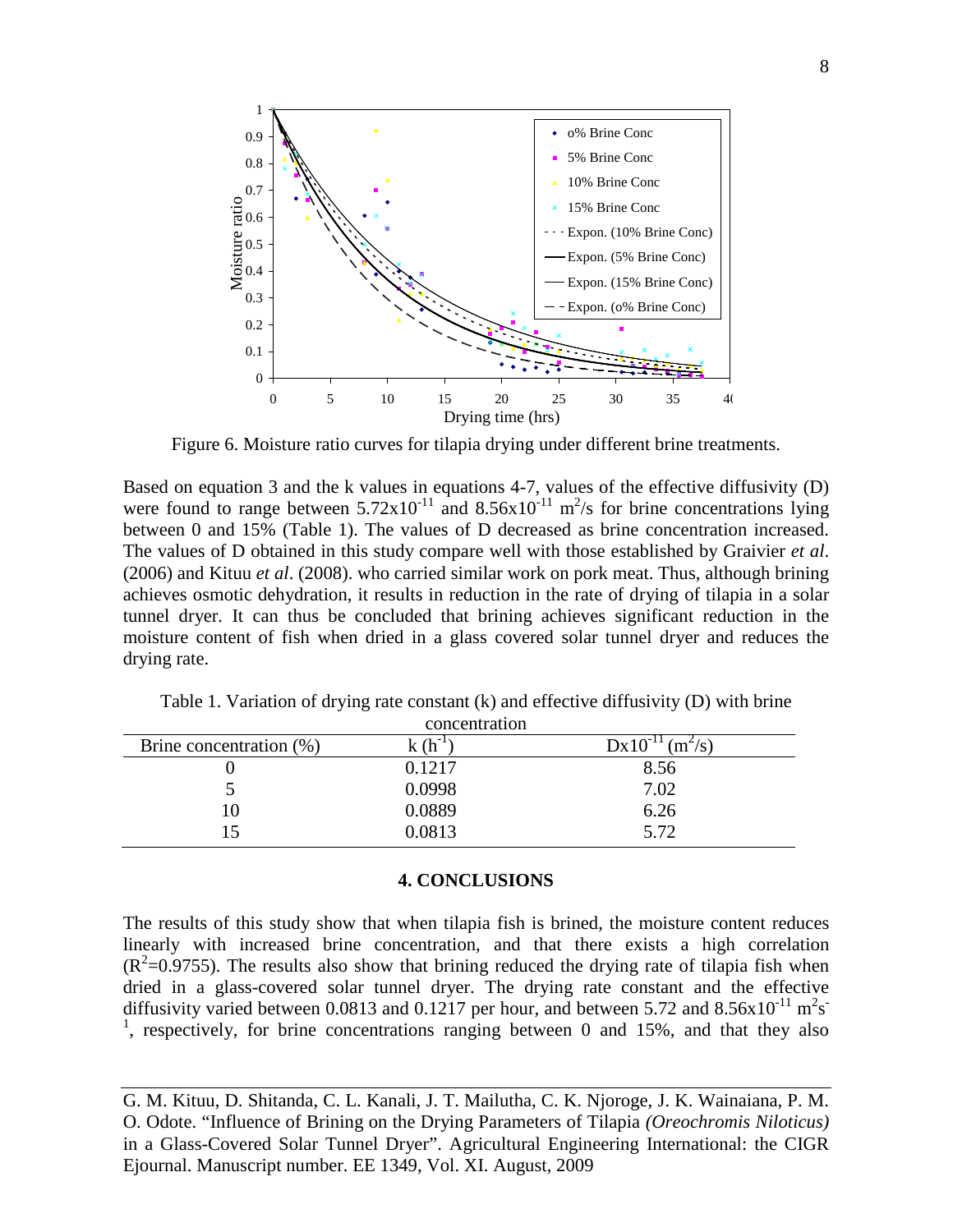decreased with increased brine concentration. These results provide useful information that can be applied in the modelling and design of solar drying systems for tilapia fish.

### **5. ACKNOWLEDGEMENTS**

The authors wish to acknowledge VicRes Research, a Lake Victoria SAREC Funded Project for offering financial support to this research. They would also like to acknowledge Jomo Kenyatta University of Agriculture for support with research facilities.

### **6. REFERENCES**

- Abila R.O (2003) "*Food Safety in Food Security and Food Trade*: In *Case Study*: Kenyan Fish Exports", 2020 Vision for Food, Agriculture and Environment. International Food Policy Research Institute, Washington D.C USA
- Bala B K (1997) "*Drying and Storage of Cereals Grains*", Science Publishers Inc, PlyMouth, UK.
- Brugay, S., O. Anibal, J.O. Olokor, S.I. Ovie, B.M.B. Ladu, A. KK. Bakala and E. Bagamboula, (2003). "*Fish drying: An Adaptable Technology*". http: //www. sflp.org/eng
- Delgado J, Martinez L.M, Sanchez T.T, Ramirez A, Iturria C., and Gonzalez-Avila G (2005) "*Lung Cancer Pathogenesis Associated With Wood Smoke Exposure*"; Chest 2005, 128: 124-131; Chest, The Official Publication of the American College of Chest Physicians
- Graivier N., Pinotti A, Califona A and Zaritzky N (2006) "Diffusion of Sodium Chloride in Fork Tissue", *Journal of Food Engineering*, Vol 77, Issue 4, Dec 2006, pp 910-918, Science Direct, Elsevier Publishers
- Hassini L (2006): *Estimation of the Moisture Diffusion Coefficient of Potato During Hot-Air Drying*, Drying Equipment Sub Association, China General Machinery Drying Equipment Association, Beijing China
- Jittinandana S, Kenney P.B., Slider S.D., Kiser R.A. (2002) "Effect of Brine Concentration and Brining Time on Quality of Smoked Rainbow Trout Fillets", *Journal of Food Science* 67(6),2095–2099. Doi:10.1111/j.1365-2621.2002.tb09507.x
- Kerr Barbara (1998) " A Review of Solar Food Drying" The Solar Cooking Archive, The Sustainable Living Centre, 3310 *Paper Mill Road*, Taylor, Arizona 85939, USA (Downloadable at Http://Solarcooking.Org/Dryingreview.Htm
- Kiaye (2004) "Effect Of Improved Processing Techniques On The Quality And Storage Stability Of Tilapia From L. Victoria In Kenya"; MSc Thesis, Jomo Kenyatta University University of Agriculture and Technology, Juja, Kenya.
- Kingsly R.P, Goyal R.K, Manikantau M.R, and Ilyas S. M (2007) "Effects of Pre-Treatments And Drying Air Temperature On Drying Behaviour Of Peach Slices", *International*

G. M. Kituu, D. Shitanda, C. L. Kanali, J. T. Mailutha, C. K. Njoroge, J. K. Wainaiana, P. M. O. Odote. "Influence of Brining on the Drying Parameters of Tilapia *(Oreochromis Niloticus)* in a Glass-Covered Solar Tunnel Dryer". Agricultural Engineering International: the CIGR Ejournal. Manuscript number. EE 1349, Vol. XI. August, 2009